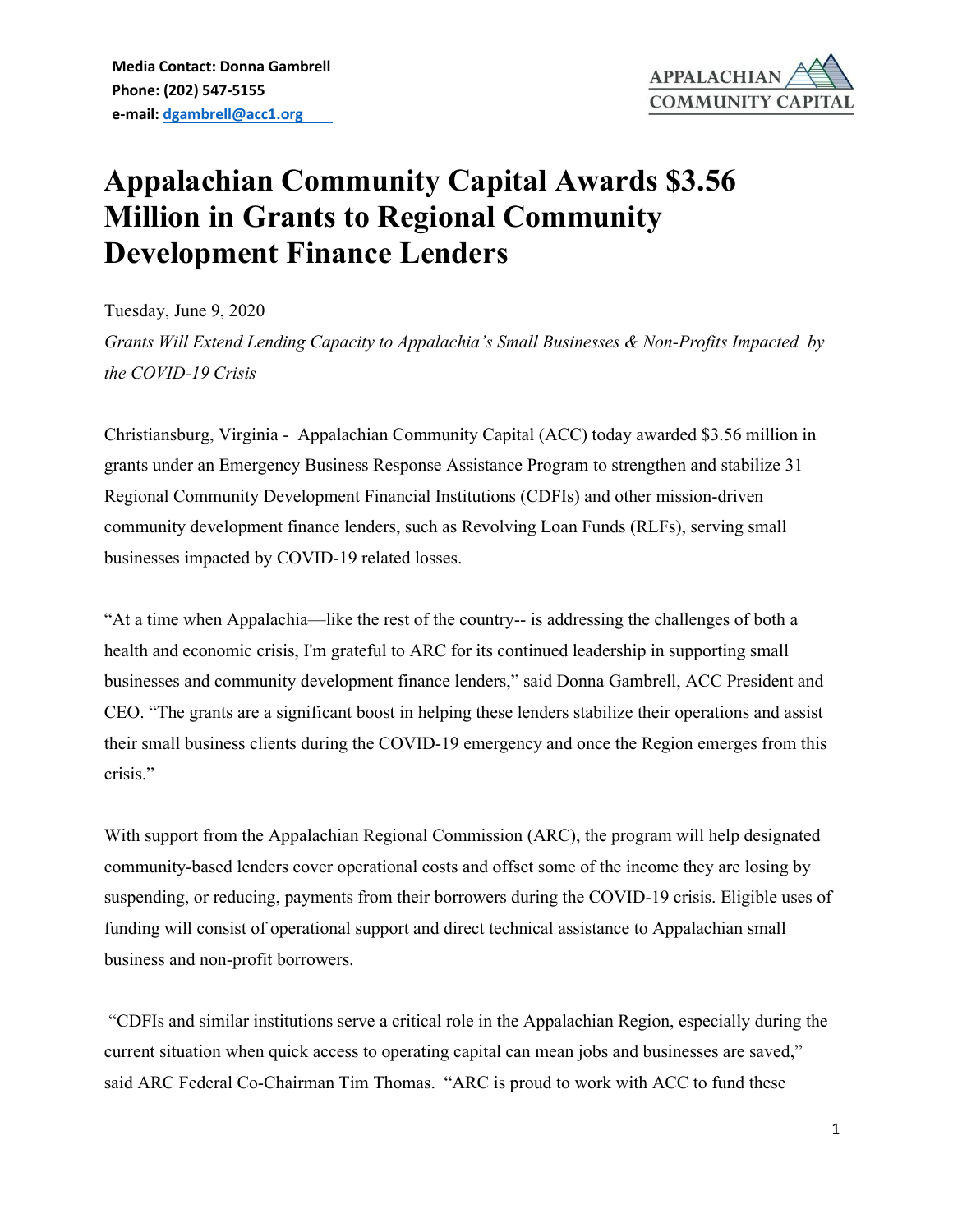

grants, and will continue to work to ensure job-creators in Appalachia can access the short-term capital they need."

"The Appalachian Regional Commission is committed to helping businesses and financial institutions throughout the region during this economic crisis. By strengthening our Community Development Financial Institutions, we're ensuring they can continue to support our small businesses with access to capital, which is incredibly important during this difficult time," said Mike DeWine, Ohio Governor and ARC States' Co-Chair.

It is anticipated that recipients will serve 400 businesses and organizations and improve at least 200 companies; \$15 million in leveraged private investment will be attracted; and 200 jobs will be retained across the Appalachian Region. ACC, in collaboration with Rural Support Partners, will administer the program, supervise progress, and monitor implementation.

The 31 grant recipients serve ARC-designated counties in the following states:

4-C Economic Development Authority/New River Gorge (WVA) Access to Capital for Entrepreneurs (GA) Alternatives Federal Credit Union (NY) Appalachian Development Corporation (SC) Appalachian Growth Capital (OH) Bridgeway Capital (PA) Carolina Small Business Development Fund (NC) Center for Rural Health Development DC (WVA) Chautauqua County IDA (NY) Community Ventures Corporation (KY) Community Works (SC) Fahe (KY TN, WV, VA, AL, and MD) Finance Fund Capital Corporation (OH) Foundation for Appalachian Kentucky(KY) Kentucky Highlands Investment Corporation (KY) Lift Fund (TX, AL, GA, KY, MS, SC, and TN)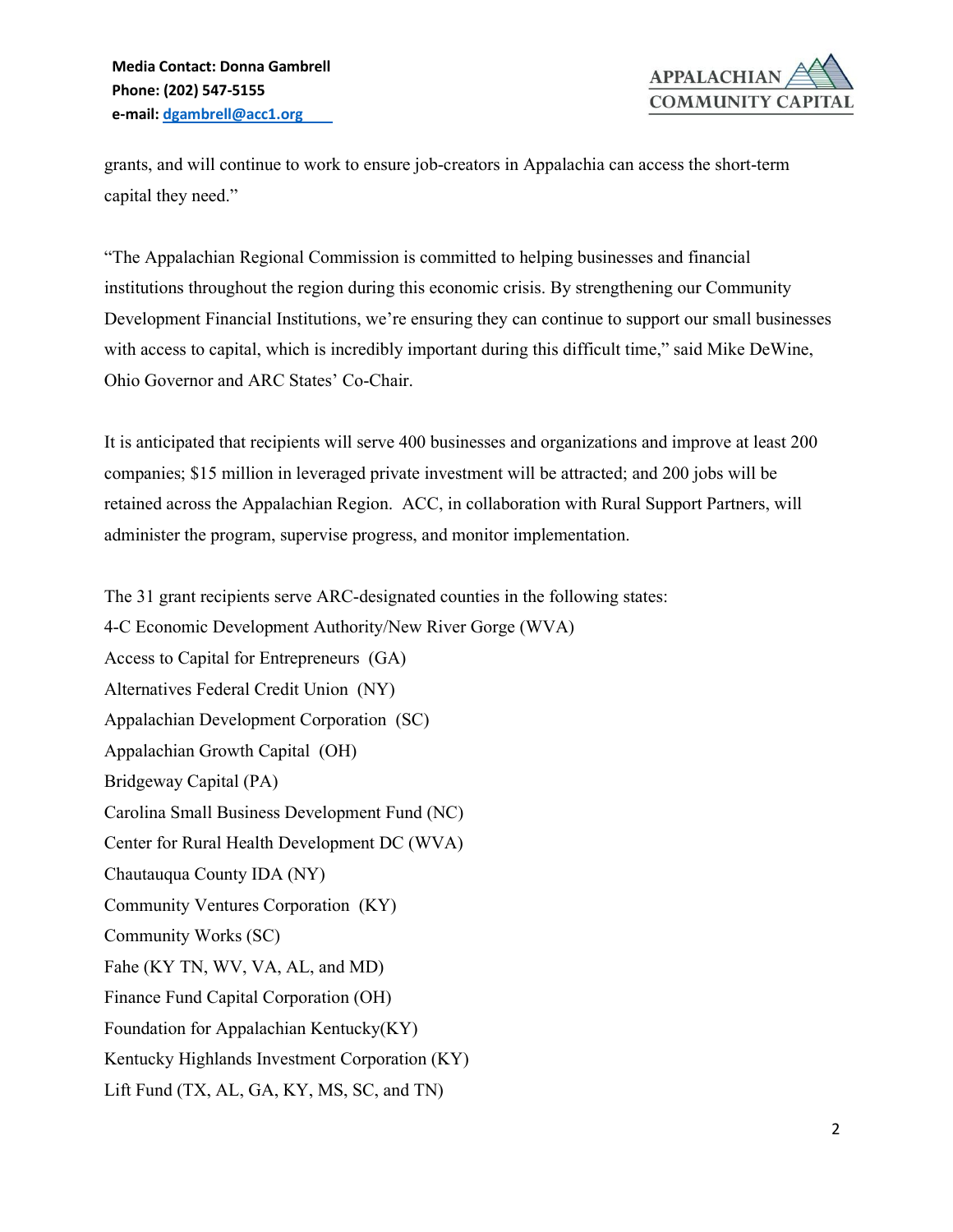

Mountain Association. for Community Economic Development (KY) Mountain Bizworks (NC) Natural Capital Investment Fund (WV, NC, KY, MD, OH, SC, TN, VA, and GA) Pathway Lending (TN and AL) People Incorporated Financial Services (VA) Piedmont Business Capital (NC ) Regional Energy Development Corporation (NY) Sabre Finance (AL) South Carolina Community Loan Fund (SC) Southeast Kentucky Economic Development (KY) Three Rivers Planning and Development District (MS) Valdese Economic Development Corp (NC) Virginia Community Capital (VA) Woodlands Community Lenders (WVA) Wyoming County EDA (WVA)

## **About Appalachian Community Capital**

Appalachian Community Capital (ACC) is a CDFI lending intermediary created to raise capital for its 22 member CDFIs, which in turn, fund small businesses and entrepreneurs in underserved areas in Appalachia. The members, many of whom have been operating for more than 20 years, and their affiliates manage over \$1 billion in assets supporting economic development in Appalachia.

## **About Rural Support Partners**

Rural Support Partners is a mission-focused management consulting firm based in Asheville, NC. RSP works to expand the impact of community economic development and philanthropy across Central Appalachia while innovating the field of rural development globally.

## **About the Appalachian Regional Commission**

The Appalachian Regional Commission is an economic development agency of the federal government and 13 state governments focusing on 420 counties across the Appalachian Region. ARC's mission is to innovate, partner, and invest to build community capacity and strengthen